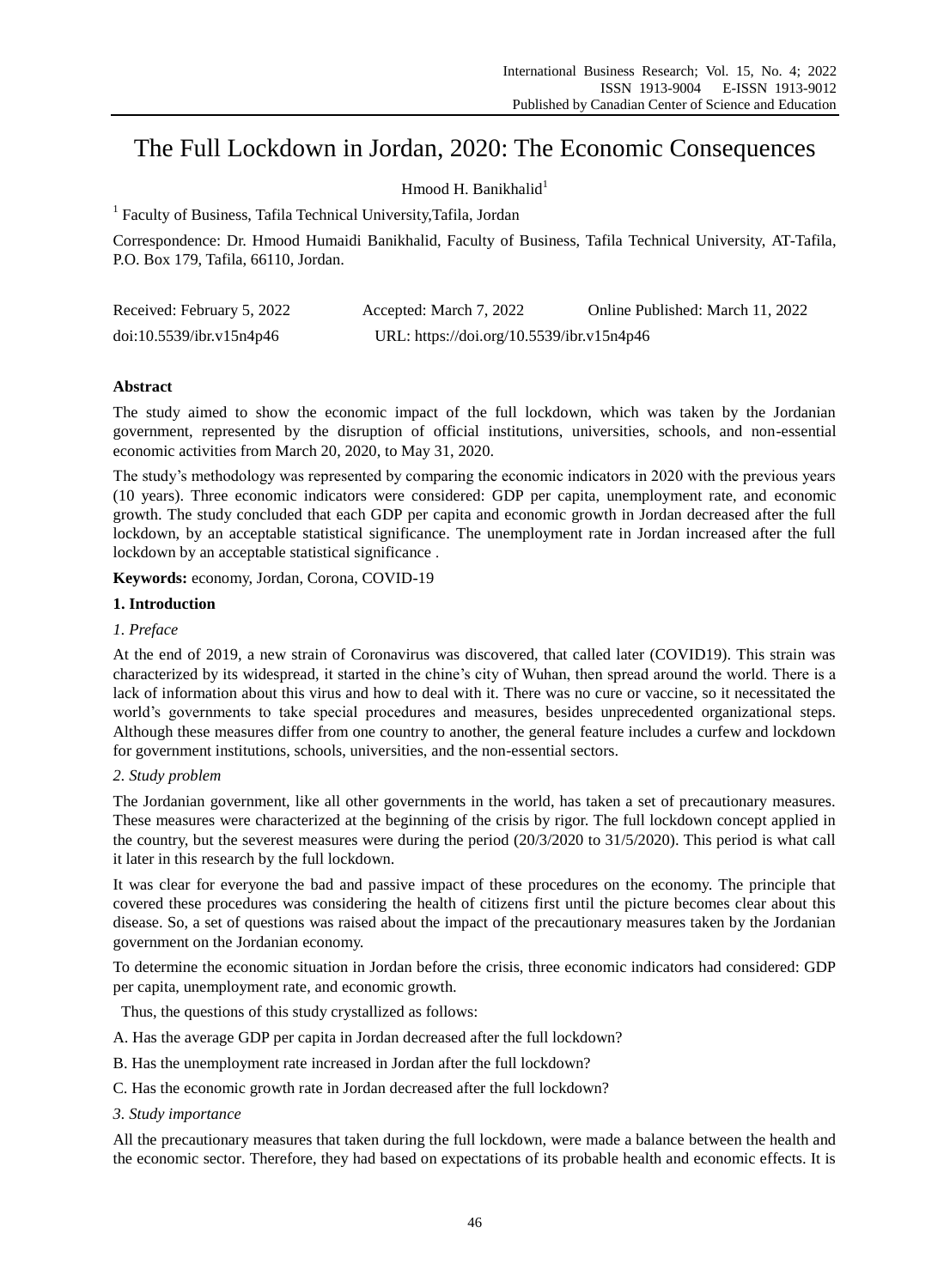important to determine the economic impact according to the accepted scientific method. Thus, getting benefit from this experience to process what remains of this crisis to deal with similar crises in the future.

#### *4. Study objectives*

This study aims in general to explore the changes occurring in the Jordanian economy as a result of government measures taken during the period of full lockdown. This general objective can be detailed in the following sub-objectives:

- Determining the change in GDP per capita average in Jordan after the full lockdown.
- Determining the unemployment rate change in Jordan after the full lockdown.
- Determining the economic growth rate change in Jordan after the full lockdown.

### *5. The limits of the study*

• Temporal limits: The researcher studied the ten years that preceded the period of full lockdown (2010-2019), to monitor the economic situation in Jordan. Then the researcher studied the economic situation in Jordan for the year 2020, where the full lockdown period was at its beginning (20/3/2020-31/05/2020).

• Spatial limits: The research is a case study on the Hashemite Kingdom of Jordan.

• Objective limits: The research specializes in the economic effects, without discussing the health, social and psychological effects of the crisis.

### *6. Literature Review*

To the researcher's knowledge, there is one study that dealt with the economic impact of the crisis in Jordan, it is (Raouf, & others, 2020) study, which had prepared shortly after the full lockdown. The GDP during the full lockdown period increased by 23%, employment losses to 20%, and the average household income decreased by 20%. The researchers expected that the Jordanian economy would register negative growth in 2020, ranging between 5.7% to 7.4%. They also expected that the recovery would be slow.

Otherwise, several studies were conducted in this field in the world, which monitored the negative impact of the crisis on various economies, one of these studies (Pinilla, & others, 2021) about the Spanish economy. The study found a significant negative impact of the crisis on the Spanish economy. This impact on GDP is -11.41%, the business turnover index has changed by -9.37%, and unemployment has increased by 11.9% during 2020.

(Varona, & Gonzales, 2021) study in Peru found a significant and shocking impact of the Corona crisis on whole demand and supply. This impact on the Peruvian economy was shown as a decrease in the economic growth rate in 2020 by 12%. As well as the study (Ke, & Hsiao, 2021) was conducted on the Chinese county Hubei, where the decline in the county's GDP to 37%. By the same result, also the studies: study of (Tawil, et al., 2020) on several countries in the world, study of (Barlow, & Vodenska, 2021) on the American economy, study of (Fu, & others, 2020) on the Chinese economy, and study of (Kassegn, & Endris, 2021) in Ethiopia.

Several researchers focused on a specific sector, also the effect was negative. A (Verschuur, & others, 2021) study was conducted on maritime trade. The researchers studied data that related to (1,153) ports in (166) countries around the world. It reached significant effects of the crisis on the global economy; the study estimated a drop globally maritime trade by 7% to 9.6% during the first eight months of 2020. The sector"s losses in the same period increased from 225 billion US dollars to 412 billion US dollars.

Also, the study (Apergis, & Apergis, 2021), which was conducted on a number of (OECD) countries during the period March 2020 to January 2021. It concluded that the (COVID-19) shock had a significant negative impact on industrial production. As for the study (Quang, & others, 2020), it was conducted on the tourism sector in Vietnam specifically. The researchers concluded that the sector was negatively affected by the epidemic.

As for the future prospects, the researchers" expectations were conflicting. So, several researchers expected that the negative effects of the crisis continue, such as the study (Raouf, & others, 2020), where researchers expected that the recovery in Jordan be slow. As well as the study of (Inoue, & Todo, 2020), which aimed to forecast the national economic effects if the major cities full lockdown. The study was conducted for Tokyo by studying the supply chains of 1.6 million companies operating in Japan. The study concluded that if Tokyo city closed for only one month, this would have significant negative effects. So, that would lead to a decrease in the GDP in Japan by 5.2%. Also, (Kassegn, & Endris, 2021) was conducted in Ethiopia, the researchers expected that the GDP decreased by 3% during the period (2019-2021).

While some see the light at the end of the tunnel. (Barlow, & Vodenska, 2021) concluded that despite the significant decline in the US GDP at the beginning of the crisis, it recovered quickly. The study attributed this to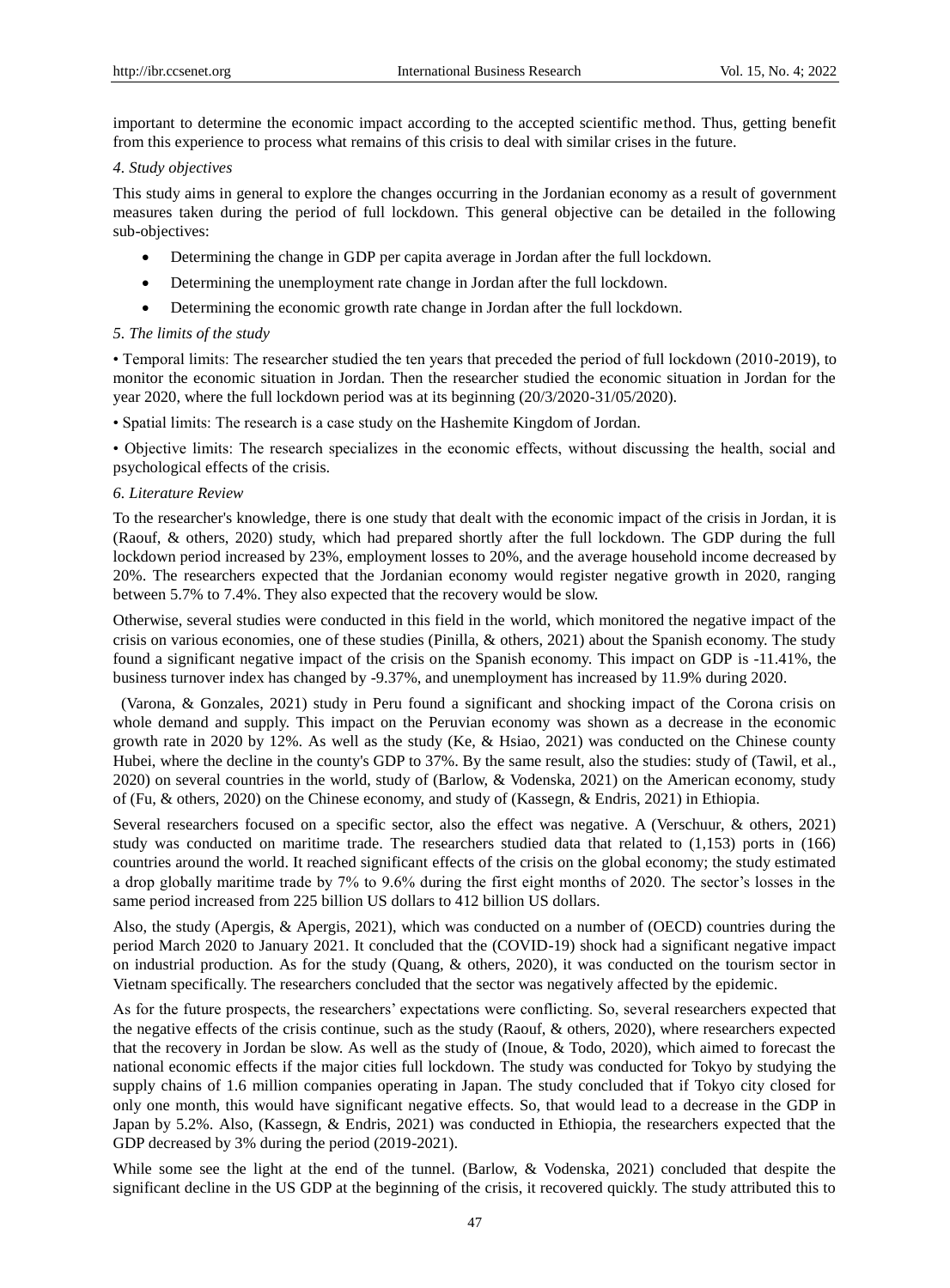several reasons, including: expansionary fiscal policy, availability of vaccines, and adaptation of the work environment to work from home. (Ba, & Bai, 2020) mentioned that the Chinese economy recovered quickly, due to China's interest in the supply side, the fast development of the digital economy, and the financing of supply chains. (Fu, & others, 2020) concluded that the negative impact of the epidemic on the Chinese economy was short-term on each GDP, foreign trade, and investment. Then followed by a quick recovery in the form of the letter (V), researchers refer this to the fast response from Chinese government through appropriate motivation policies. Also, each of these studies: (Ke, & Hsiao, 2021), (Duan, & others, 2020), and (Quang, & others, 2020), were conducted on the tourism sector in Vietnam specifically.

The scientific honesty requires mention, that some studies have monitored the positive effects of the Corona crisis. (Tawil and others, 2020) study, monitored some potential positive effects of the pandemic on some sectors such as internet service companies, and online retail. The (Fu, & others, 2020) researchers see that the epidemic had some positive effects, in the top is the speed of digital transformation in China, which drives economic growth for the long term. Both studies (Rose, & others, 2021), and (Duan, & others, 2020) concluded that this crisis created few opportunities for the Chinese economy in foreign trade and electronic commerce fields.

This study distinguishes from the past studies, that it specifically deals with the Jordanian economy. It was done in 2021 after the appearance of the actual indicators in 2020, which makes it based on facts more than expectations.

### *7. Study Hypotheses*

To answer the study's questions and achieve its objectives, the researcher tested the following research hypotheses:

A. The first hypothesis: The GDP per capita in Jordan has decreased after the full lockdown.

B. The second hypothesis: The unemployment rate in Jordan has risen after the full lockdown.

C. The third hypothesis: The economic growth rate in Jordan has decreased after the full lockdown.

### *8. Methodology*

- Study methodology: This study took the descriptive and analytical approach, to compare the important economic indicators in Jordan in 2020, with the same indicators in the past ten years (2010-2019).
- Data collection method: The data used in this study are secondary data published on the website of the Jordanian Department of Statistics, and on the website of the World Bank also. About monitoring the regulatory procedures of the Jordanian government by referring to the website of the Jordanian Prime Minister, and the Central Bank of Jordan. The exact source of the information will be indicated when mentioned in the research.
- Data analysis method: a set of statistical methods were used in analyzing data and measuring relationships by using (Microsoft Excel) and (SPSS). The researcher used descriptive statistics tools for the initial analysis of the data (arithmetic mean, coefficient of variation). For the comparison, both change and percentage of change had used. While to test the statistical significance, the T-test had used for the difference between the means, or the binomial coefficient according to the quality of the data, by checking the normal distribution of the data by using the One-Sample Kolmogorov-Smirnov normality test.
- *9. Study variables*

This study depends on diagnosing the economic situation in Jordan before the period of the full lockdown by studying the years 2010-2019. Then compare it with the economic situation in Jordan in the period that followed the phase of the full lockdown by studying the indicators for the year 2020. The economic situation is determined by the government's ability to achieve the economic goals: economic efficiency and stability. To determining the economic situation in Jordan, three economic indicators had taken, GDP per capita, unemployment rate and economic growth. By taking more than one economic indicator will support the reliability of the study results.

As the following is an explanation of these variables (according to the definitions of the World Bank, databank.worldbank.org):

- GDP per capita: It is calculated by dividing the gross domestic product by the population, measured in constant US dollars.
- Unemployment rate Unemployment, total (% of total labor force) (national estimate): it is calculated by dividing the number of the unemployed by the whole labor force.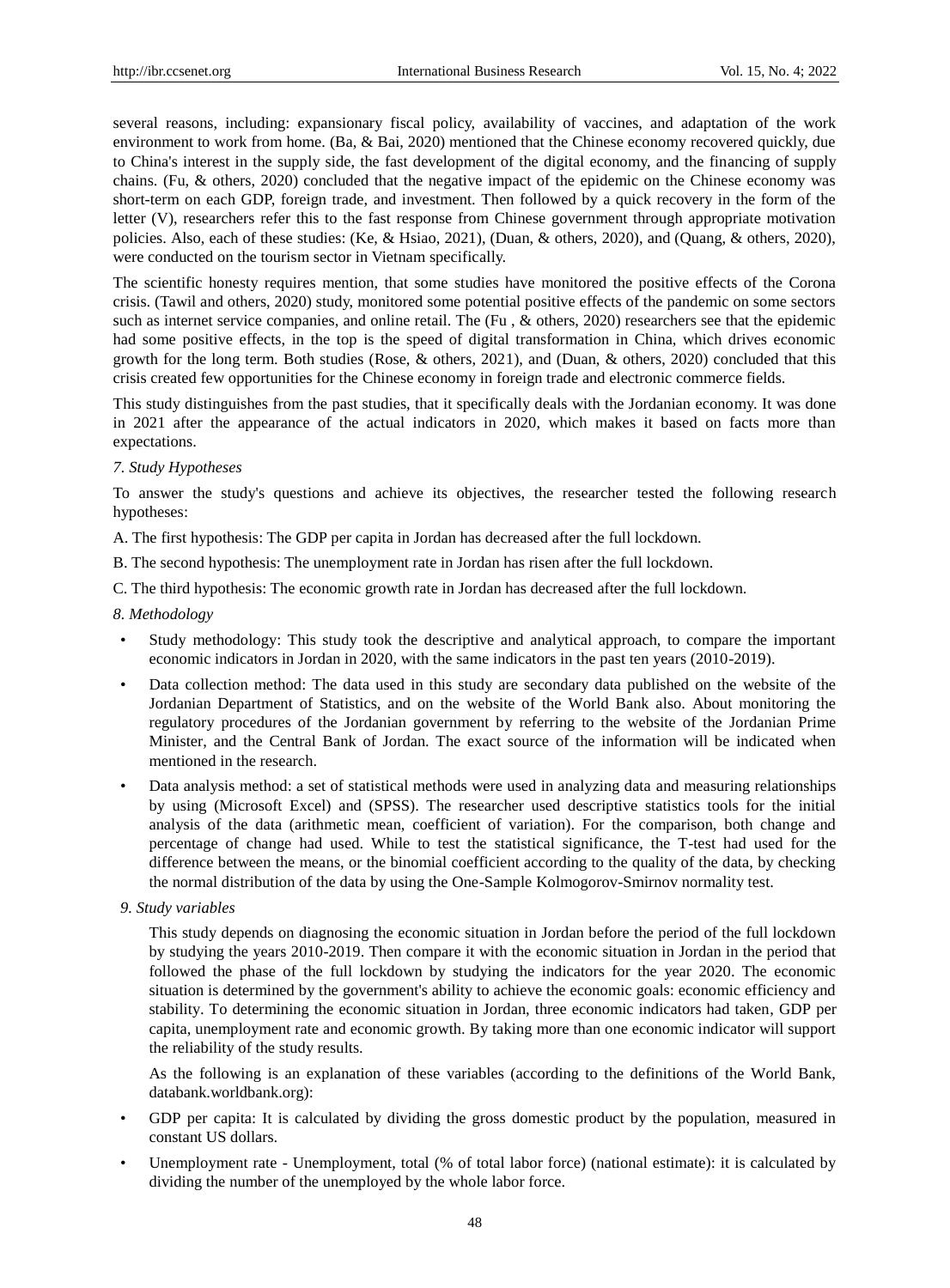• GDP growth (annual %): The annual growth rate of GDP by market prices, based on constant local currency.

Totals depend on constant US dollars, 2010.

### **2. The Full Lockdown in Jordan**

The full lockdown in Jordan means those harsh procedures, which was made by the government at the beginning of the full lockdown, that extended from 3/20/2020 to 5/31/2020. These procedures can clarify in the following paragraphs:

### *1. Regulatory conditions before the full lockdown period:*

Before the full lockdown, it was working on the principle specified by the Jordanian constitution: "Personal freedom is inviolable" (the Jordanian Constitution, Article 7/1). There was no kind of a curfew, the individuals were allowed to move all weekdays freely, in morning and night, also based on Article 9 of the Jordanian Constitution, which states: It is not allowed to prevent any Jordanian from residing in a certain place, or prevented from moving, nor obligated to reside in a particular place except in the specified cases in the law" (Jordanian Constitution, Article 9/2). So, private entities have the right to work without any restrictions, based on personal freedom and movement freedom.

For government entities, schools and universities work as usual with all their employees. While the civil service system has set official working hours at seven hours daily, five days a week, the weekly holiday includes Friday and Saturday. But some entities work on Saturdays as an exception based on Article 97, paragraph B of the civil service system, which states: "By a decision of the Council of Ministers, It is permissible to exclude any department from the provisions of paragraph (A) of this article if its work requires that, and the official working hours are not less than (35) hours per week". (Civil Service System No. (9) 2020, Article 97). The Feasts and official holidays are limited and do not exceed fourteen days (official holidays, Amman Stock Exchange).

### *2. Regulatory conditions during the full lockdown period:*

Although the consequences of the crisis continue until the preparation of this research (end of 2021), to control the involved factors in the study, the period from (20/03/2020) to (05/31/2020) was determined as the period that included the harshest procedures to avoid the consequences Corona crisis, for the following reasons:

- 1. At the beginning of the virus spread, there was a severe lack of information related to it and how to deal with it. So, for precaution, countries generally took severe closure measures until it became clear, this could be called the full lockdown period.
- 2. During these periods, Jordan took exceptional measures, which will explain in the subsequent paragraphs.
- 3. Most of the world's countries during this period took severe closure measures, which had a severe impact on the Jordanian economy.

Since March 20, 2020, the government has taken a number of measures, which are supposed to have a negative or positive impact on the economic situation in subsequent periods. These measures can be summarized in the following points:

- 1. The government has taken a decision to full lockdown, starting with" Defense Law No. 2", which included "It is prohibited to move and roam people in all regions of the Kingdom... All shops are closed in all regions of the Kingdom" (Jordanian Prime Minister, [http://www.pm.gov.jo\)](http://www.pm.gov.jo/). Generally, these measures included a curfew, and the closure of all sectors at the beginning of the crisis, then basic products stores were allowed to work for specific hours per day. Disabling official entities and departments completely, also. (Refer: Defense orders and communications that based on it and published on the Prime Ministry website Jordan [http://www.pm.gov.jo/\)](http://www.pm.gov.jo/).
- 2. Based on the expected results of the full lockdown, the government has taken a package of precautionary measures by the Central Bank first and is supported by other government entities, especially the Social Security Corporation. The measures were represented by a stimulus monetary and fiscal policy, starting in reducing the interest rates, pumping more liquidity into the markets, supporting the private sector in salaries payment, and a package of cash assistance for the unemployed and the lowest income groups in society (Refer: Defense orders and communications that based on it and published on the Prime Ministry website Jordan [http://www.pm.gov.jo/a](http://www.pm.gov.jo/)nd the decisions of the Central Bank of Jordan https://www. cbj.gov.jo/).
- *3. Regulatory conditions after the full lockdown period:*

The general feature of the period after May 31, 2020, is the association of the regulatory situation with the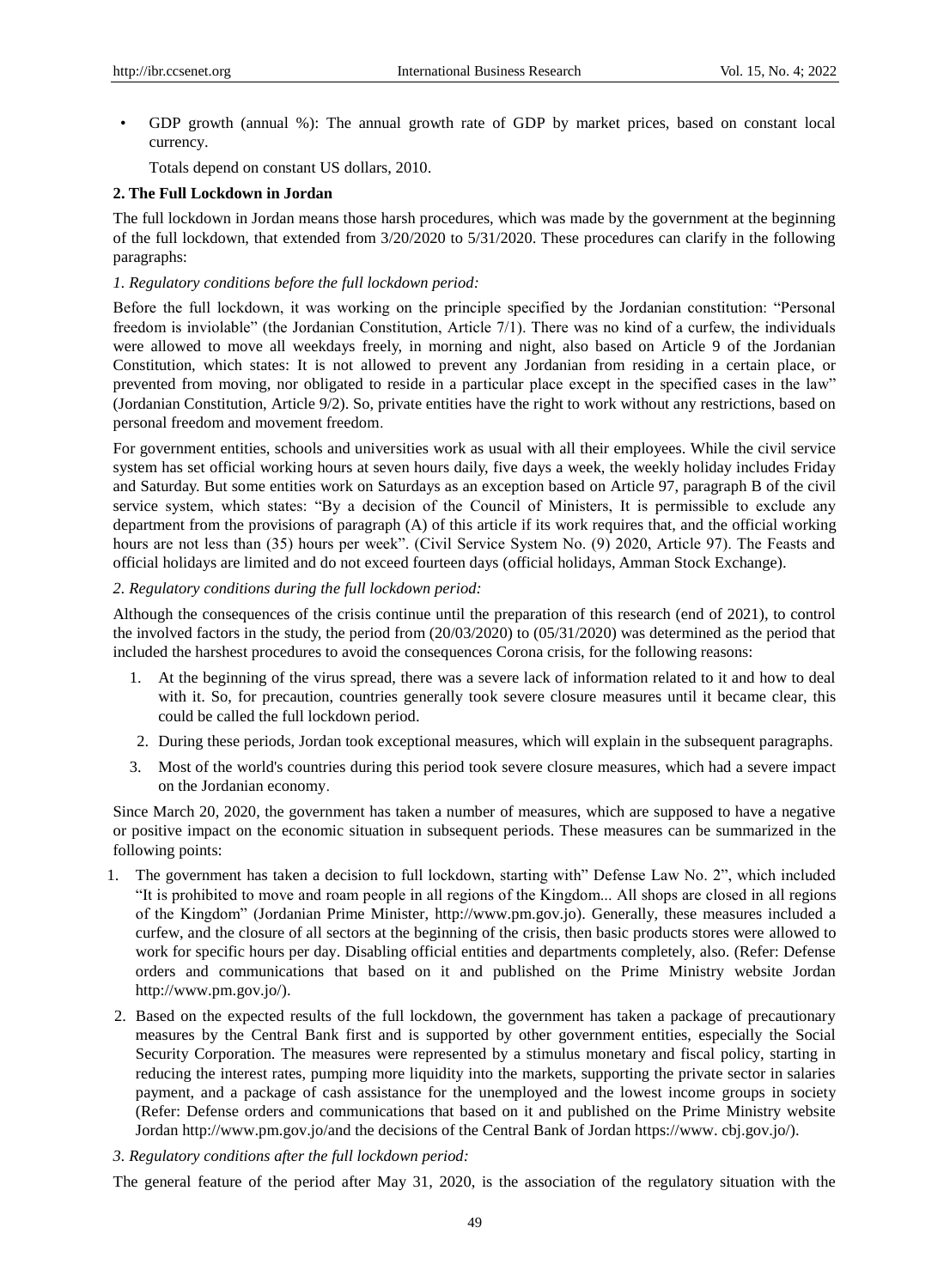epidemiological situation. Generally, the partial full lockdown included the sectoral and temporally side, which can be clarified by the following points:

- A curfew for individuals at night hours, may be long or short, and it includes some days of the week (mostly on Friday).
- Vital and basic sectors (such as bakeries and grocery stores...) are open during the day and closed at night.
- Non-vital sectors (such as restaurants, gyms, ...) its close or open according to the epidemiological situation.
- Government departments and entities are partially working (with a percentage of employees).
- School and university education is online generally, except for the limited cases and times.

### **3. Hypothesis Testing**

*1. The First Hypothesis Test:*

" GDP per capita in Jordan has decreased after the full lockdown "

First: Looking at Table 1, we find that the Jordanian GDP per capita in the ten years that past the period of the full lockdown was \$4,268 on average annually, with a little variation that the coefficient of variation was only 4.2%.

Table 1. GDP per capita in Jordan

| 2010 | 2011 | 2012 | 2013 | 2014                                                                                         | 2015 | 2016 | 2017 | 2018 | 2019 | 2020 |
|------|------|------|------|----------------------------------------------------------------------------------------------|------|------|------|------|------|------|
| 4644 | 4521 | 4387 |      | 4221                                                                                         | 4164 | 4119 | 4106 | 4110 | 4134 | 4029 |
|      |      |      |      | Arithmetic mean: 4268, maximum value 4644, minimum value 4106, coefficient of variation 4.2% |      |      |      |      |      |      |

Source: The World Bank (https://databank.worldbank.org), descriptive statistics computed by the researcher using the (Microsoft Excel)

Secondly: The statistical hypotheses were formulated to fit with the previous research hypothesis as follows (where GPC is the GDP per capita):

# $H_0: \mu_{GPC(2010-2019)} = GPC_{2020}$

# $H_1: \mu_{GPC(2010-2019)} \neq GPC_{2020}$

Third: Parametric tests were used to test the statistical hypotheses, since the variable data (GPC) were normally distributed in terms of (p. value > 0.05), where the (One-Sample Kolmogorov-Smirnov Normality Test) was used, see Figure 1:



Figure 1. Data quality of the GPC variable

Fourth: Depending on the T-test for the statistical significance to difference between the means, see Table 2. We reject the null hypothesis at the level of significance (sig. = 0.004) which says that there is no difference between the value of variable in study in 2020 from previous years. We accept the alternative hypothesis which says that the value of variable in 2020 differs from previous years and has an acceptable statistical significance.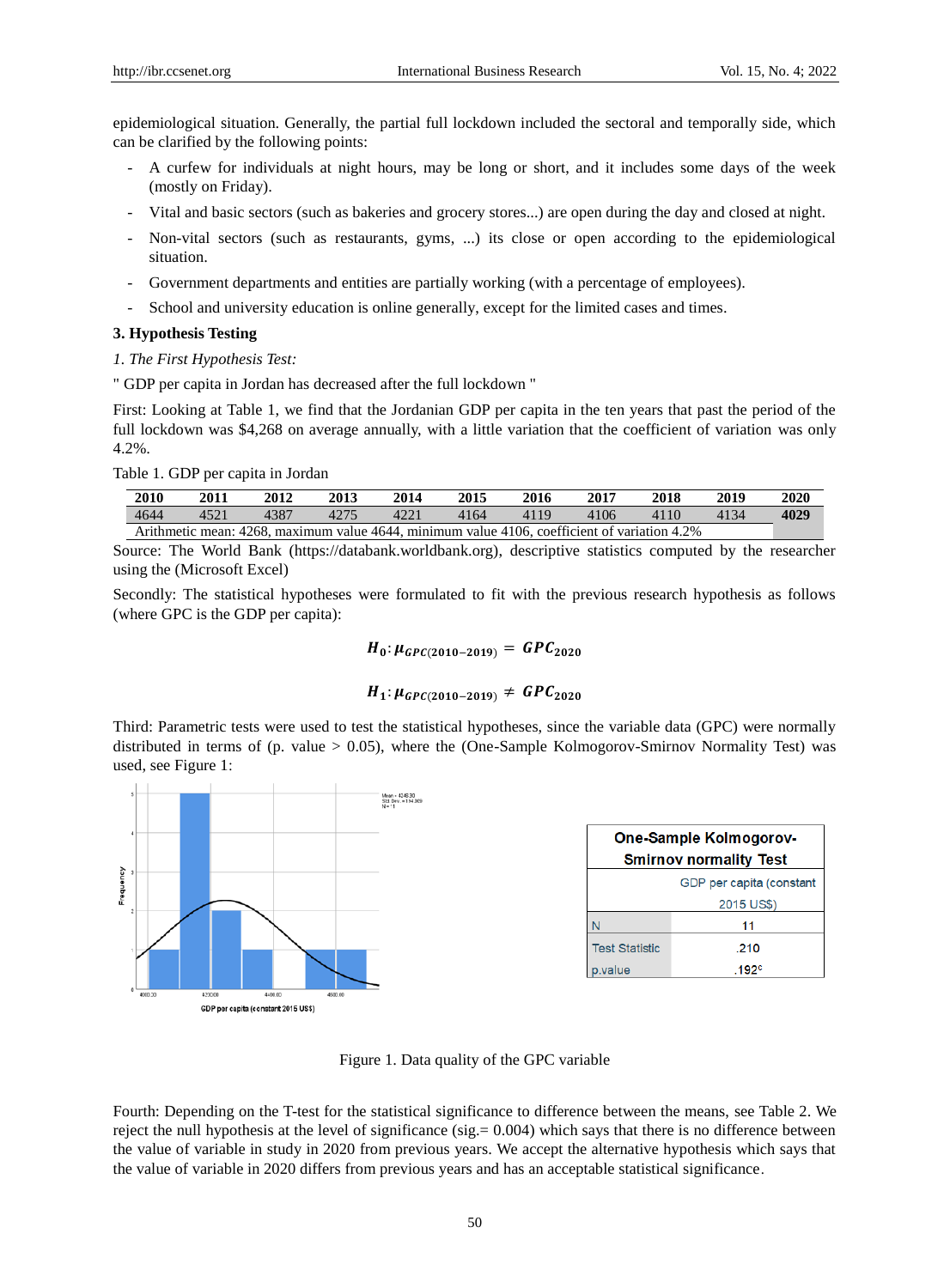### Table 2. T-test for statistical significance to the difference between the means

| One-Sample Test                                     |                     |    |                      |                    |                                              |
|-----------------------------------------------------|---------------------|----|----------------------|--------------------|----------------------------------------------|
|                                                     | Test Value = $4029$ |    |                      |                    |                                              |
|                                                     |                     | df | Sig.<br>$(2-tailed)$ | Mean<br>Difference | 95% Confidence Interval of the<br>Difference |
|                                                     |                     |    |                      |                    | Lower                                        |
| <b>GDP</b><br>capita (constant<br>per<br>2015 US\$) | 3.715               | 10 | .004                 | 217.30064          | 86.9636                                      |

Fifth: According to that we accept the research hypothesis, "The " GDP per capita in Jordan has decreased after the full lockdown".

2. The Second Hypothesis Test:

"The unemployment rate in Jordan has risen after the full lockdown"

First: Looking at Table 3, we find that the unemployment rate in the ten years that past the period of the full lockdown was on average 13.94%, with a little variation that the coefficient of variation was only 12.8%.

Table 3. Unemployment rate in Jordan

| <b>2010</b> | 2011                                                                                            | 2012  | 2013  | 2014  | 2015  | 2016  | 2017  | 2018  | 2019  | 2020 |
|-------------|-------------------------------------------------------------------------------------------------|-------|-------|-------|-------|-------|-------|-------|-------|------|
| 12.50       | 12.90                                                                                           | 12.20 | 12.60 | 11.90 | 13.08 | 15.28 | 15.78 | 16.29 | 16.85 | 18.5 |
|             | Arithmetic mean: 13.94, maximum value 16.85, minimum value 11.9, coefficient of variation 12.8% |       |       |       |       |       |       |       |       |      |

Source: The World Bank (https://databank.worldbank.org), descriptive statistics computed by the researcher using the (Microsoft Excel)

Secondly: The statistical hypotheses were formulated to fit with the previous research hypothesis as follows (where UR is the Unemployment Rate):

# $H_0: \mu_{UR(2010-2019)} = UR_{2020}$

# $H_1: \mu_{UR(2010-2019)} \neq UR_{2020}$

Third: Non-Parametric tests were used to test the statistical hypotheses, since the variable data (UR) were not normally distributed in terms of (p. value < 0.05), where the (One-Sample Kolmogorov-Smirnov Normality Test) was used, see Figure 2:



Figure 2. Data quality of the UR variable

Fourth: Depending on the Binomial test, see Table 4. We reject the null hypothesis at the level of significance  $(sig = 0.001)$  which says that there is no difference between the value of variable in study in 2020 from previous years. We accept the alternative hypothesis which says that the value of variable in 2020 differs from previous years and has an acceptable statistical significance.

Fifth: According to that we accept the research hypothesis, " The unemployment rate in Jordan has risen after the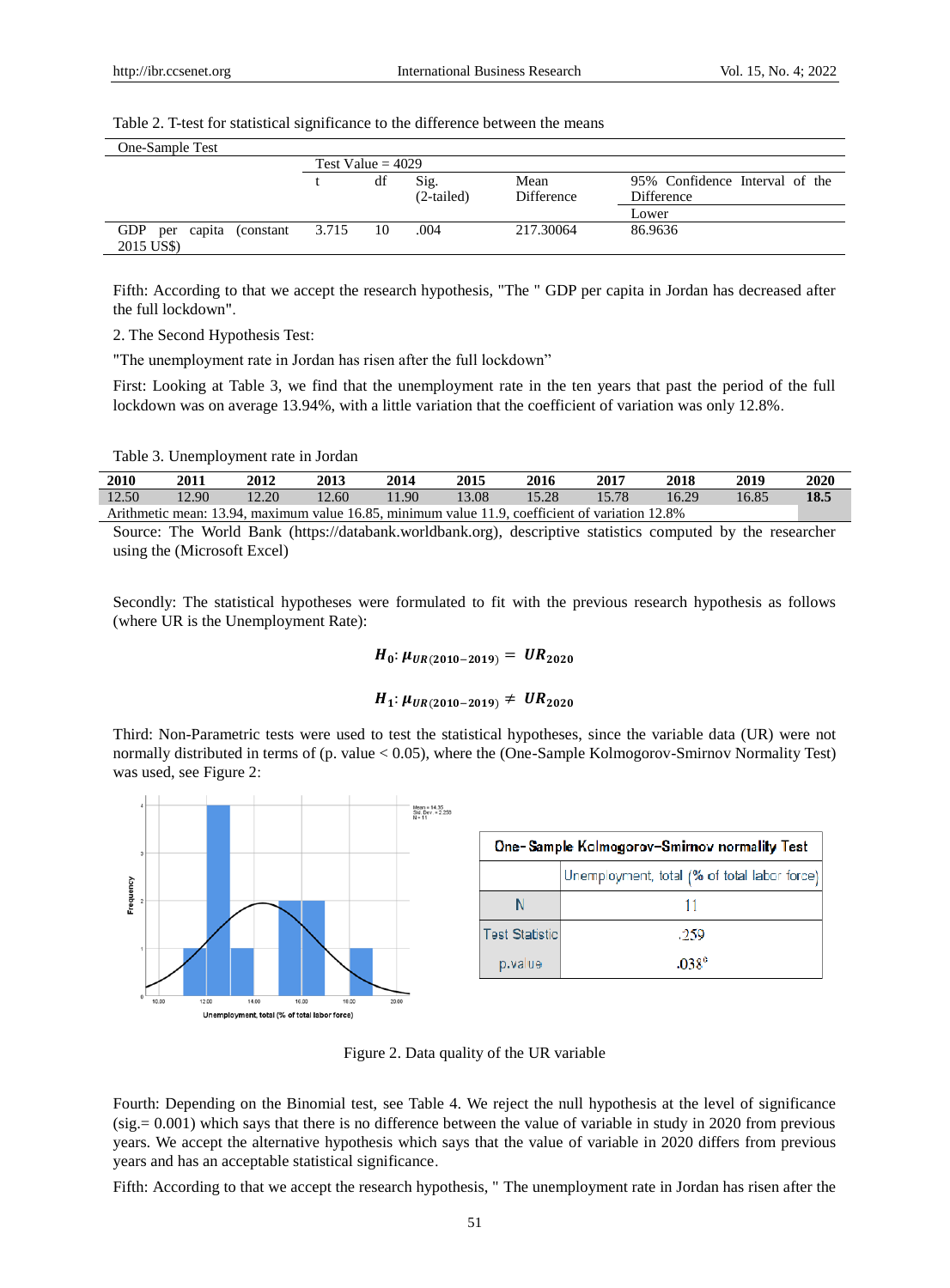### full lockdown".

Table 4. Binomial test

| <b>Binomial Test</b>                         |         |             |     |         |                |            |
|----------------------------------------------|---------|-------------|-----|---------|----------------|------------|
|                                              |         | Category    | N   |         | Observed Prop. | Test Prop. |
| Unemployment, total (% of total labor force) | Group 1 | $\leq 18.5$ | -11 | 1.00    |                | .50        |
|                                              | Total   |             |     | 1.00    |                |            |
|                                              |         |             |     |         |                |            |
|                                              |         |             |     |         | p. value       |            |
| Unemployment, total (% of total labor force) |         |             |     | Group 1 | .001           |            |
|                                              |         |             |     | Total   |                |            |

### *3. The Third Hypothesis Test*:

"The economic growth rate in Jordan has decreased after the full lockdown"

First: Looking at Table 5, we find that the economic growth in the ten years that past the period of the full lockdown was on average 2.39%, with a little variation that the coefficient of variation was only 17.8%.

### Table 5. Economic growth rate in Jordan

| 2010 | 2011 | 2012                                                                                          | 2013 | 2014 | 2015 | 2016 | 2017 | 2018 | 2019 | 2020 |
|------|------|-----------------------------------------------------------------------------------------------|------|------|------|------|------|------|------|------|
| 2.31 | 2.74 | 2.43                                                                                          | 2.61 | 3.38 | 2.50 | 1.99 | 2.09 | 1.93 | 1.96 | E E  |
|      |      | Arithmetic mean: 2.39, maximum value 3.38, minimum value 1.93, coefficient of variation 17.8% |      |      |      |      |      |      |      |      |

Source: The World Bank (https://databank.worldbank.org), descriptive statistics computed by the researcher using the (Microsoft Excel)

Secondly: The statistical hypotheses were formulated to fit with the previous research hypothesis as follows (where EG is the Economic Growth):

# $H_0: \mu_{EG(2010-2019)} = EG_{2020}$

# $H_1: \mu_{EG(2010-2019)} \neq EG_{2020}$

Third: Non-Parametric tests were used to test the statistical hypotheses, since the variable data (EG) were not normally distributed in terms of (p. value < 0.05), where the (One-Sample Kolmogorov-Smirnov Normality Test) was used, see Figure 3:



Figure 3. Data quality of the EG variable

Fourth: Depending on the Binomial test, see Table 6. We reject the null hypothesis at the level of significance (sig.= 0.001) which says that there is no difference between the value of variable in study in 2020 from previous years. We accept the alternative hypothesis which says that the value of variable in 2020 differs from previous years and has an acceptable statistical significance.

Fifth: According to that we accept the research hypothesis, " "The economic growth rate in Jordan has decreased after the full lockdown".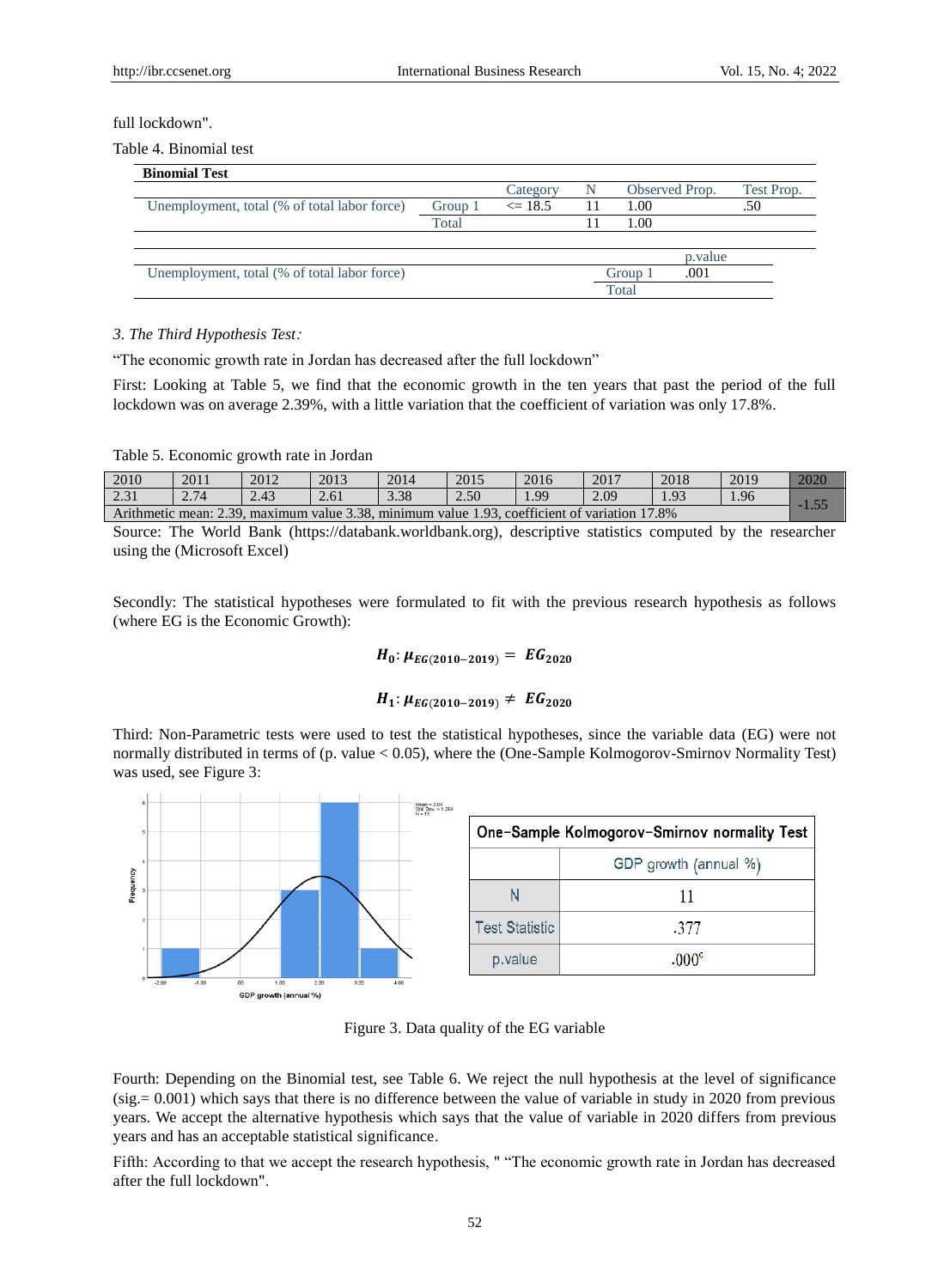# Table 6. Binomial test

| <b>Binomial Test</b>                         |         |             |                |            |
|----------------------------------------------|---------|-------------|----------------|------------|
|                                              |         | Category    | Observed Prop. | Test Prop. |
| Unemployment, total (% of total labor force) | Group 1 | $\le$ -1.55 | .00            | .50        |
|                                              | Group 2 | $> -1.55$   | 1.00           |            |
|                                              | Total   |             | .00            |            |
|                                              |         |             |                |            |

|                                                               |               | .   |
|---------------------------------------------------------------|---------------|-----|
| $ -$<br>(9)<br>total<br>torce<br>ി<br>vmeni<br>Jabor<br>tota. | $\sim$ $   -$ | 001 |



Figure 4. The economic situation in Jordan before the full lockdown

Source: Prepared by the researcher based on World Bank data (https://databank.worldbank.org), except the unemployment rate in Jordan in the year 2020 obtained from the Jordanian Department of Statistics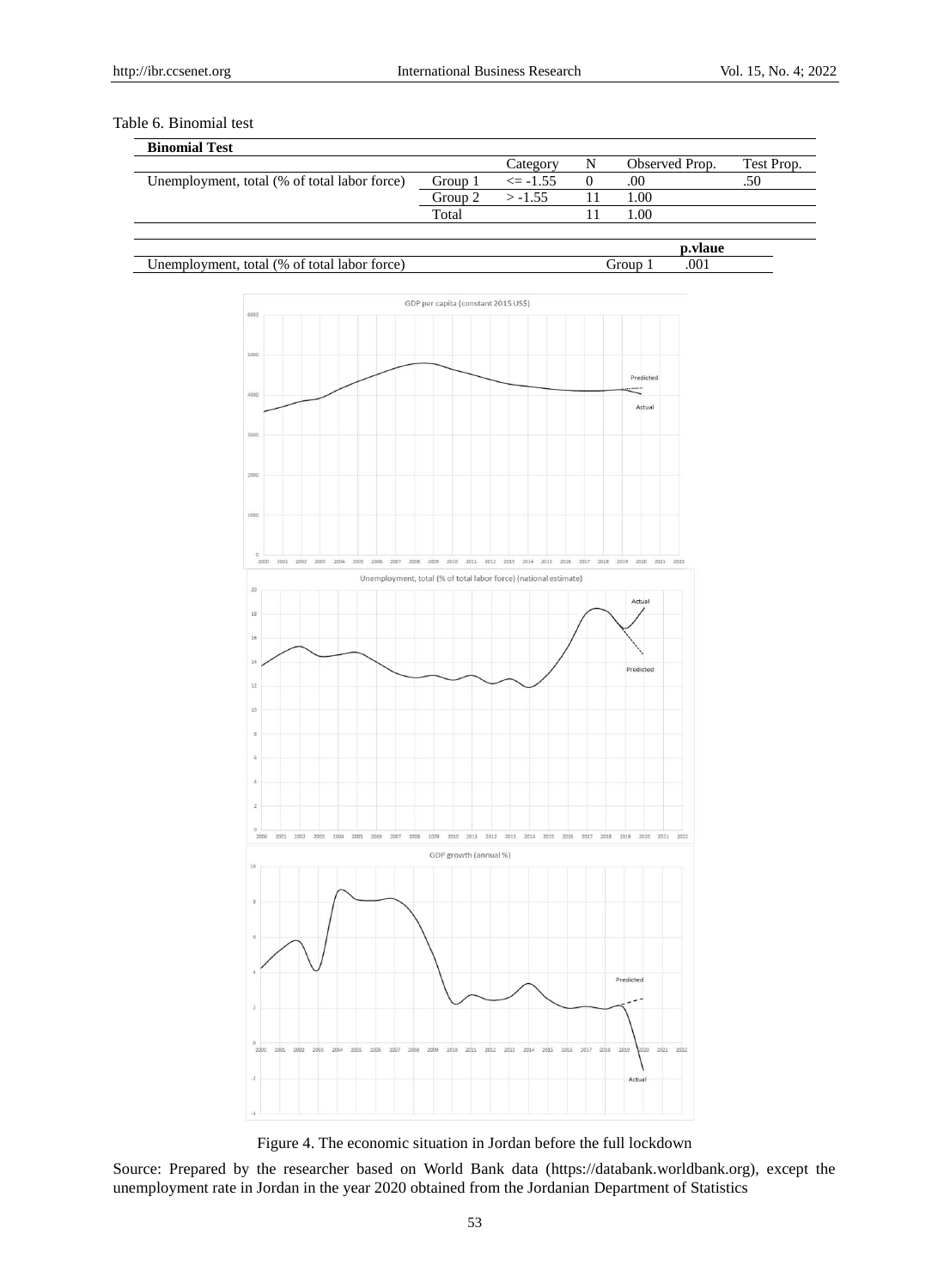### **4. Discussing the Results**

The statistical analysis in the previous paragraph reached the deterioration of the three economic indicators with acceptable statistical significance. The results indicated that the average GDP per capita and economic growth decreased after the full lockdown compared to the previous period. While the unemployment rate increased after the full lockdown. So, it should be noted that this deterioration in these indicators is not a continuation of a negative trend in the Jordanian economy. If we look closely at Figure (4), we find that the turning for the worse was very clear in 2020.

The results of this study are consistent with the results of most previous studies. The Corona crisis and the government full lockdown procedures have had a clear and bad impact on the economies of different countries, for example: (Raouf, & others, 2020), (Pinilla, & others, 2021), and (Varona, & Gonzales, 2021).

The link between the deterioration of the economy and epidemics is an obvious and eternal link. If we take a look at history, we find the link between epidemic and starvation is so close. Since the epidemic that occurred in Central Asia in the year 1057 AD, which was associated with great starvation (Al-Jawzi, almuntazim fi tarikh walmuluk (The Regular in The History of Nations and Kings), vol. 16, p. 17). As well as in Egypt in 1071 (al'asfahani, albustan aljamie lijamie 'ahl alzaman ( The Orchard collecting all the histories of past people), vol. 1, p. 293). Also, in Europe at the fourteenth century (Bishop, History of Europe in the Middle Ages, pp. 345,355). In the modern era, studies have linked the epidemic of Spanish fever at the beginning of the twentieth century with the economic decline, for example the studies: (Schoenbaum, 1987), (McQueen, 1976), (Bishop, 2020), and (Percoco, 2016).

The negative impact of epidemics, disasters and wars on the economy is consistent with the axioms of economic analysis. Any disruption in economic activities, especially in production and exchange, is directly reflected on the product volume, then on the employment volume, and consequently on the level of income, and economic wellbeing. The most significant impact which may be prolonged is the psychological impact, represented in the lack of confidence among the participants in the economic activity, producers or consumers. The producer reduces or disrupts his investments, while the consumer reduces his consumption, both due to the fear of the future. In conclusion, the economy enters a stagnation status that requires the economic authorities to intervene by restoring confidence in the first place. Here, we agree with Keynes that the economy may balance and stabilize with the presence of unemployment, by the government role and it does not depend on individual initiative (Keynes, The General Theory, p. 187).

The existence of epidemics and natural disasters is one of the laws of the universe. So, if the societies are affected by these events, it is an inevitable reality. But the humanity of pioneer societies shows in their ability to Adaptation to overcome crises. Some previous studies have indicated the ability of some economies to overcome the crisis, such as the Chinese economy, check the study (Ba, & Bai, 2020). While others have even indicated that the crisis has created some opportunities for prosperity and human progress, by engorging the world towards a digital economy quickly, check the study (Fu, & others, 2020).

If we note Jordan"s position in the world, we find that the Jordanian economy is better off, see figure 5, we find that the decline rate in GDP per capita in 2020 compared to 2019 is 2.5%, which is less than the decline rate in GDP per capita globally, which is 4.6%. While the increase in the unemployment rate also reached 38.1% in Jordan in 2020, which is lower than in the world, which is 40.4%. This also applies to the third economic indicator, as the decline rate in economic growth in Jordan reached 178 %, while globally, it reached 256%. So, the economy turned from positive growth in 2019 by 2.3% to negative growth by 3.59%.

The measures due to full lockdown that taken by the Jordanian government contributed to this result which mentioned in the previous paragraph. The measures were represented by a stimulus monetary and fiscal policy, starting in reducing the interest rates, pumping more liquidity into the markets, supporting the private sector in salaries payment, and a package of cash assistance for the unemployed and the lowest income groups in society. The Jordanian government has published some actual expectations and statistics that reflect the effectiveness of the economic measures on the full lockdown procedures, by providing additional liquidity to banks by about half a billion Jordanian dinars, which enables the banks to reverse this measure by reducing the interest rates that they charge on the granted facilities by them to all economic sectors, including individuals and companies. Giving about 100 million dinars as direct aid to the unfortunate people, contributing to paying the salaries of 27.5 thousand employees until 11/6/2020, and contributing to financing 1229 projects by 877.1 million dinars, which helped to make about 12 thousand new job opportunities in various governorates of the Kingdom. Also, postponing the installments of facilities for individuals by about 800 million dinars, and it has also postponed installments and scheduling facilities for companies, by more than 3 billion (see: In the face of the crisis, the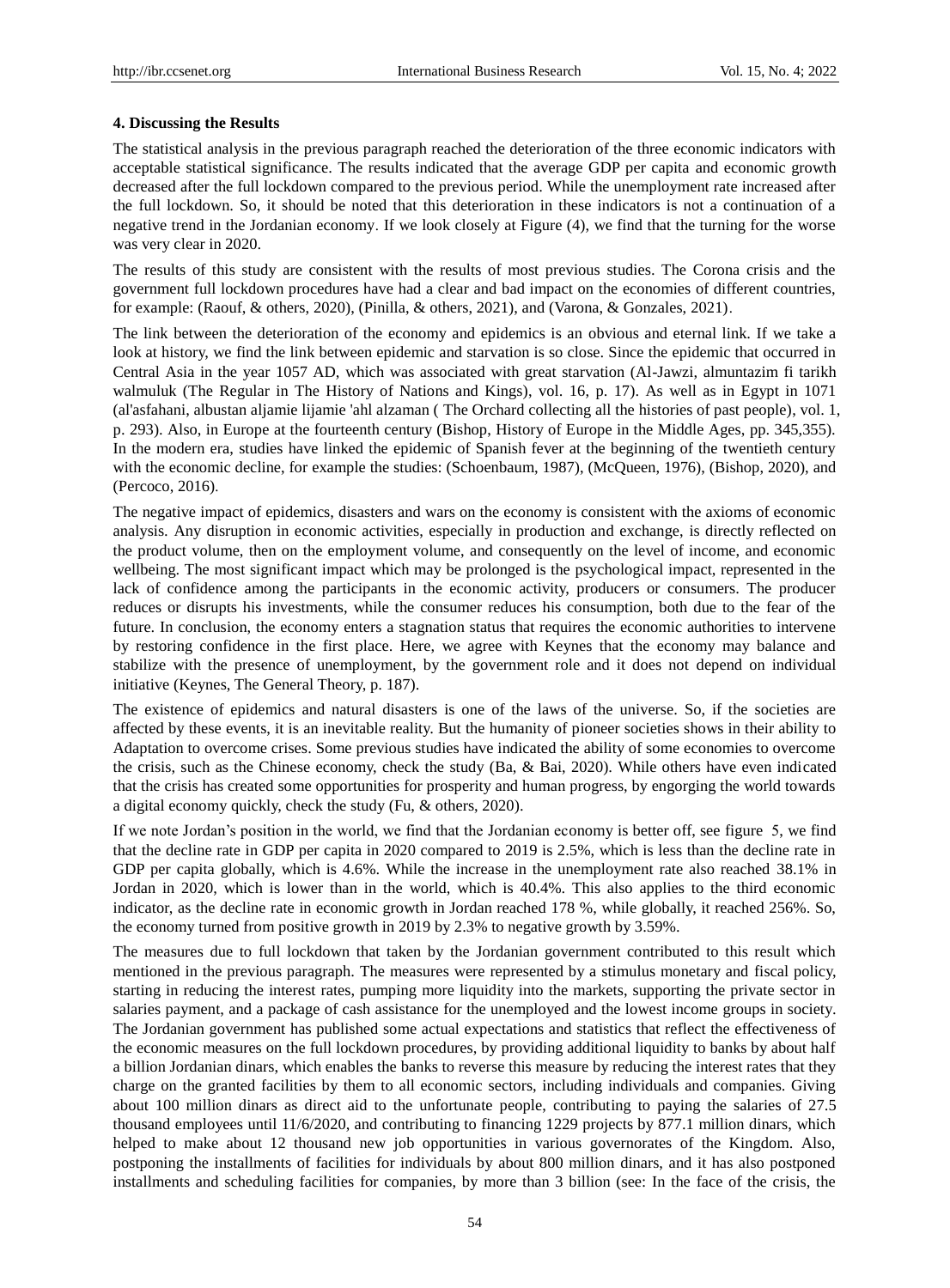Central Bank of Jordan https://www.cbj.gov.jo/).

This study can recommend, first to stop self-flagellation, due to the Jordanian government did not have many options at the beginning of the Corona crisis. But because of the mystery and lack of information make the situation unclear. Taking a difficult decision to full lockdown does not balance the benefits and harms, but it compares between the maximum and the minimum damage. The damage that occurred to the Jordanian economy is clear, and this study has proven it, I believe that it is the minimum damage. Because of the seriousness of the Jordanian government in dealing with the situation, firmness, initiative and the speed of decision-making gave messages to the participants of the economic activity, consumers, and investors, confidence in like a difficult time. So, that spared Jordan catastrophic consequences that cannot fix it later. The Jordanian government has no choice to take a risk and experience that could have occurred if the health system collapsed, security was lacking, the street was disturbed, and trust was lost. This study recommends that the private sector in Jordan adapts to the time of the Coronavirus and gets benefits from the digital economy options.



Figure 5. Comparison of the Jordanian economy after the full lockdown with the world

Source: Prepared by the researcher based on World Bank data (https://databank.worldbank.org), except the unemployment rate in Jordan in the year 2020, which was obtained from the Jordanian Department of Statistics, and the unemployment rate at the global level in 2020 was calculated by the researcher Depending on the countries data, which is available on the World Bank website.

### **5. Conclusion**

The increase in infections by Covid-19 at the end of 2019 and the beginning of 2020 put governments with several options, like facing the virus with herd immunity policy, which is achieved without any procedures or closure, to the un-full lockdown. The Jordanian government has chosen a full lockdown at the beginning of the crisis, so the government entities, universities, schools, and non-essential economic activities were suspended from the period 20/3/2020 to 31/5/2020. Here, this study questioned the size of the economic impact as a result of this full lockdown.

The study methodology was represented by comparing the economic indicators in 2020 with the previous years (10 years), and three economic indicators were considered: GDP per capita, unemployment rate, and economic growth. It reached a number of results, which is:

1. GDP per capita average in Jordan decreased after the full lockdown, by an acceptable statistical significance.

2. The unemployment rate in Jordan has risen after the full lockdown, by acceptable statistical significance.

3. The economic growth rate in Jordan has declined after the full lockdown, by acceptable statistical significance.

The previous results indicate that the Jordanian economy has been negatively affected by the full lockdown procedures, this agrees with all previous studies and with the axioms of economic analysis. despite this, if we compared Jordan to the global average, it was less affected, and this leads us to the conclusion that the Jordanian government has chosen the minimum damages. Because of the seriousness of the Jordanian government in dealing with the situation, firmness, initiative and the speed of decision-making gave messages to the participants of the economic activity, consumers, and investors, confidence in like a difficult time. So, that spared Jordan catastrophic consequences that cannot fix it later. The Jordanian government has no choice to take a risk and experience that could have occurred if the health system collapsed, security was lacking, the street was disturbed, and trust was lost.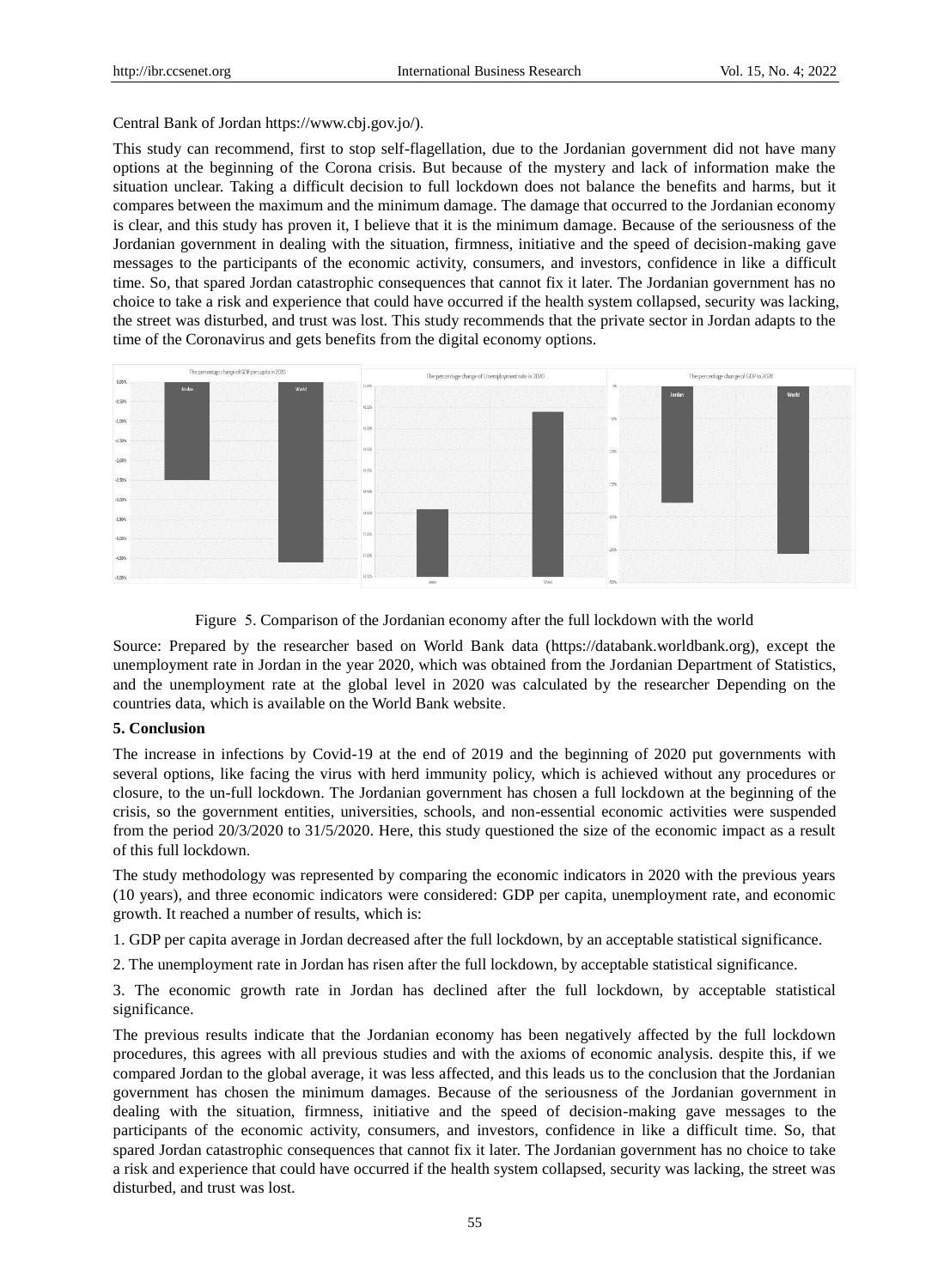### **References**

- Al-Isfahani, I. A. (2002). *albustan aljamie lijamie 'ahl alzaman ( The Orchard collecting all the histories of past people)*, Investigator: Omar Abdel Salam Tadmuri, Al-Asriyya Library for Printing and Publishing, Beirut – Lebanon, First Edition, 1423 AH - 2002 AD. Retrieved from https://al-maktaba.org/book/33332/293
- Al-Jawzi, A. A. (1992). *almuntazim fi tarikh walmuluk (The Regular in The History of Nations and Kings)*, the investigator: Muhammad Abdul-Qadir Atta, Mustafa Abdul-Qadir Atta, Dar Al-Kutub Al-Ilmiyya, Beirut, First Edition, 1412 AH - 1992 AD. Retrieved from https://al-maktaba.org/book/12406/5396
- Amman Stock Exchange. (2021). *Public holidays.* Retrieved from https://www.ase.com.jo/ar/nbdht-n-albwrst/mn-nhn/alutl-alrsmyt
- Apergis, E., & Apergis, N. (2021). The impact of COVID-19 on economic growth: evidence from a Bayesian Panel Vector Autoregressive (BPVAR) model. *Applied Economics,* 1-13. https://doi.org/10.1080/00036846.2021.1946479
- Ba, S., & Bai, H. (2020). Covid-19 pandemic as an accelerator of economic transition and financial innovation in China. *Journal of Chinese Economic and Business Studies, 18*(4), 341-348. https://doi.org/10.1080/14765284.2020.1855394
- Barlow, J., & Vodenska, I. (2021). Socio-Economic Impact of the Covid-19 Pandemic in the US. *Entropy, 23*(6), 673. https://doi.org/10.3390/e23060673
- Bishop, J. (2020). Economic effects of the Spanish flu. *RBA Bulletin, June, viewed December*, *29*, 2020.
- Bishop, M. (2005). *Europe History in Medieval (the pelican book of the middle ages, Morris Bishop)*, translated by: Ali Al-Sayyid Ali, The Supreme Council of Culture, First Edition, 2005. Retrieved from https://books-library.net/free- 411162325-download
- Civil Service Bureau. (2021). *Civil Service System.* Retrieved from http://www.csb.gov.jo
- Duan, W., Zhu, S., & Lai, M. (2020). The impact of COVID-19 on China's trade and outward FDI and related countermeasures. *Journal of Chinese Economic and Business Studies, 18*(4), 355-364. https://doi.org/10.1080/14765284.2020.1855395
- Fu, X., Zhang, J., & Wang, L. (2020). Introduction to the special section: the impact of Covid-19 and post-pandemic recovery: China and the world economy. *Journal of Chinese Economic and Business Studies, 18*(4), 311-319. https://doi.org/10.1080/14765284.2020.1855939
- Inoue, H., & Todo, Y. (2020). The propagation of economic impacts through supply chains: The case of a mega-city full lockdown to prevent the spread of COVID-19. *PloS one, 15*(9), e0239251. https://doi.org/10.1371/journal.pone.0239251
- Kassegn, A., & Endris, E. (2021). Review on socio-economic impacts of "Triple Threats" of COVID-19, desert locusts, and floods in East Africa: Evidence from Ethiopia. *Cogent Social Sciences, 7*(1), 1885122. https://doi.org/10.1080/23311886.2021.1885122
- Ke, X., & Hsiao, C. (2021). Economic Impact of the Most Drastic Full lockdown During COVID-19 Pandemic--‐the Experience of Hubei, China. *Journal of Applied Econometrics.* https://doi.org/10.1002/jae.2871
- Keynes, J. M. (1936). The General Theory of Employment, Interest and Money, ETH Zurich. Retrieved from https://www.files.ethz.ch/isn/125515/1366\_KeynesTheoryofEmployment.pdf)29/01/2022,P187
- McQueen, H. (1976). The "Spanish"influenza pandemic in Australia, 1918–19. *Cassell, Sydney, NSW, Australia*.
- Percoco, M. (2016). Health shocks and human capital accumulation: the case of Spanish flu in Italian regions. *Regional Studies*, *50*(9), 1496-1508. https://doi.org/10.1080/00343404.2015.1039975
- Pinilla, J., Barber, P., Vallejo-Torres, L., Rodr guez-Mireles, S., López-Valcárcel, B. G., & Serra-Majem, L. (2021). The Economic Impact of the SARS-COV-2 (COVID-19) Pandemic in Spain. *International Journal of Environmental Research and Public Health, 18*(9), 4708. https://doi.org/10.3390/ijerph18094708
- Prime Minister. (2021). Communications and Instructions Orders Defense Law No. 13 of 1992. Retrieved from http://www.pm.gov.jo/content/1599463975
- Prime Minister. (2021). *List of Defense Law Orders No. 13 of 1992.* Retrieved from http://www.pm.gov.jo/content/1599463975
- Prime Minister. (2021). *The Jordanian Constitution.* Retrieved from http://www.pm.gov.jo